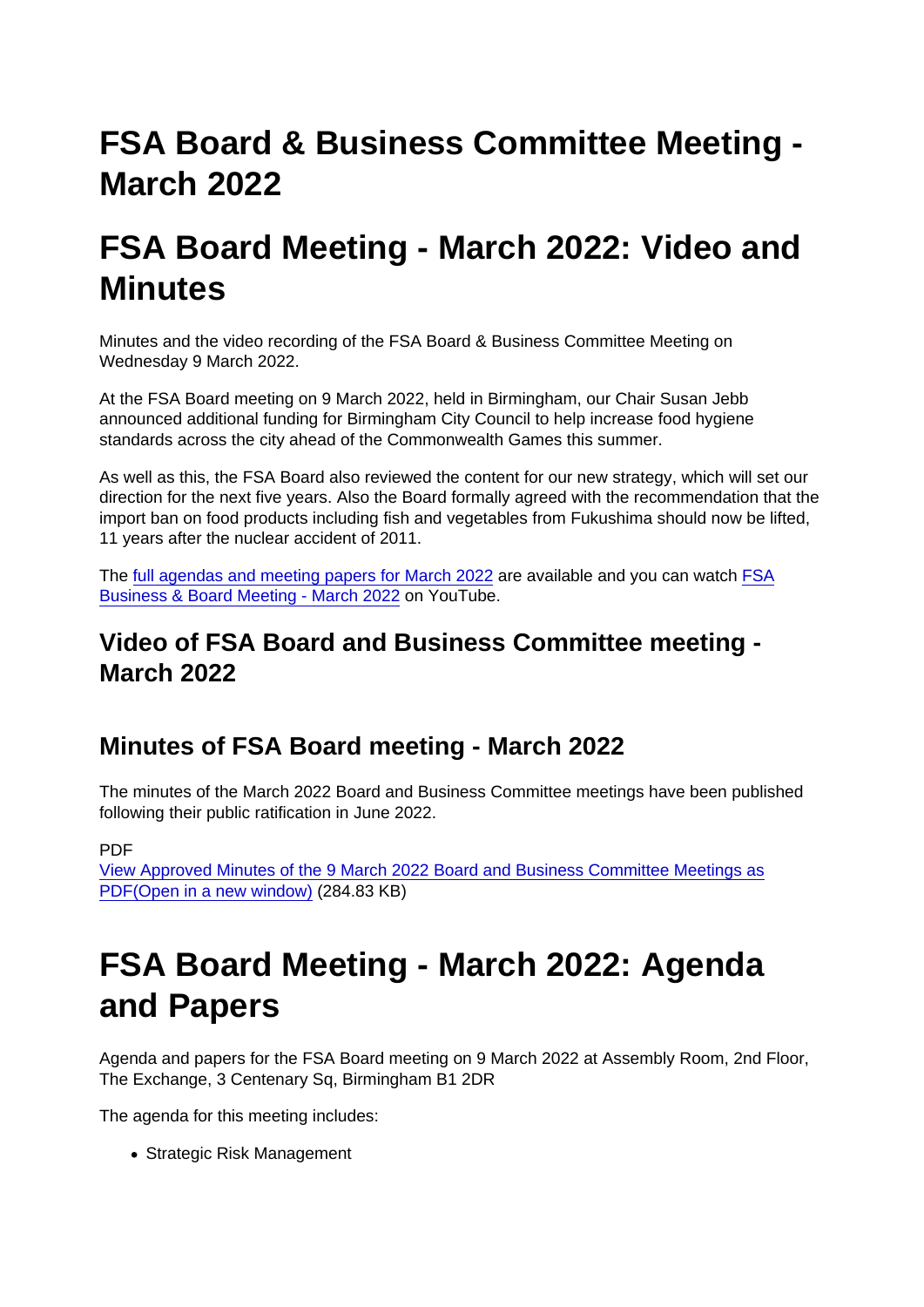- FSA Strategy
- Annual Review of Risk Analysis Process: Focus on Overall Performance and Risk Management
- Review of retained Regulation 2016/6 on importing food from Japan following the Fukushima nuclear accident
- Annual Report from the Chair of the Science Council

The FSA Business Committee Meeting follows the FSA Board meeting.

#### 09:00 - Chair's Introduction

Professor Susan Jebb presents the minutes and actions from the previous FSA Board meeting in December 2021. Director of Communication Steven Pollock shares the questions received in advance of the Board meeting and Susan Jebb presents the Chair's report.

PDF

[View FSA 22-03-01 - Minutes December Board Meeting as PDF\(Open in a new window\)](https://www.food.gov.uk/sites/default/files/media/document/FSA 22-03-01 - Minutes December Board Meeting.pdf) (205.06 KB) PDF

[View FSA 22-03-02 - Actions Arising Board Meeting as PDF\(Open in a new window\)](https://www.food.gov.uk/sites/default/files/media/document/FSA 22-03-02 - Actions Arising Board Meeting.pdf) (102.26 KB)

### 09:25 - The Chief Executive's report to the FSA Board

Emily Miles presents the Chief Executive's report to the FSA Board

PDF

[View FSA 22-03-03 - CE Report to the Board as PDF\(Open in a new window\)](https://www.food.gov.uk/sites/default/files/media/document/FSA 22-03-03 - CE Report to Board_March 2022.pdf) (128.7 KB)

#### 09:55 - Strategic Risk Management

Pam Beadman presents a paper on the FSA's strategic, corporate and management approaches to risk, including identifying which responsibilities lie at Board, Audit and Risk Assurance Committee (ARAC) or Executive level, and also provides the Board with our latest Strategic Risk assessment.

PDF

[View FSA 22-03-04 - Strategic Risk Management as PDF\(Open in a new window\)](https://www.food.gov.uk/sites/default/files/media/document/FSA 22-03-04 - Strategic Risk Management.pdf) (325.01 KB)

#### 10:10 - FSA Strategy

Katie Pettifer and Sam Faulkner present a paper on the development and proposals for the FSA's new strategy, covering the period 2022-2027.

PDF

[View FSA 22-03-05 - FSA Strategy as PDF\(Open in a new window\)](https://www.food.gov.uk/sites/default/files/media/document/FSA 22-03-05 - FSA Strategy.pdf) (251.01 KB)

#### 10:40 - Annual Review of Risk Analysis Process: Focus on Overall Performance and Risk Management

Rebecca Sudworth, Peter Quigley, Amie Adkin present the first annual review of the risk analysis process focussing of the operational and risk management elements of the process post-EU Transition.

PDF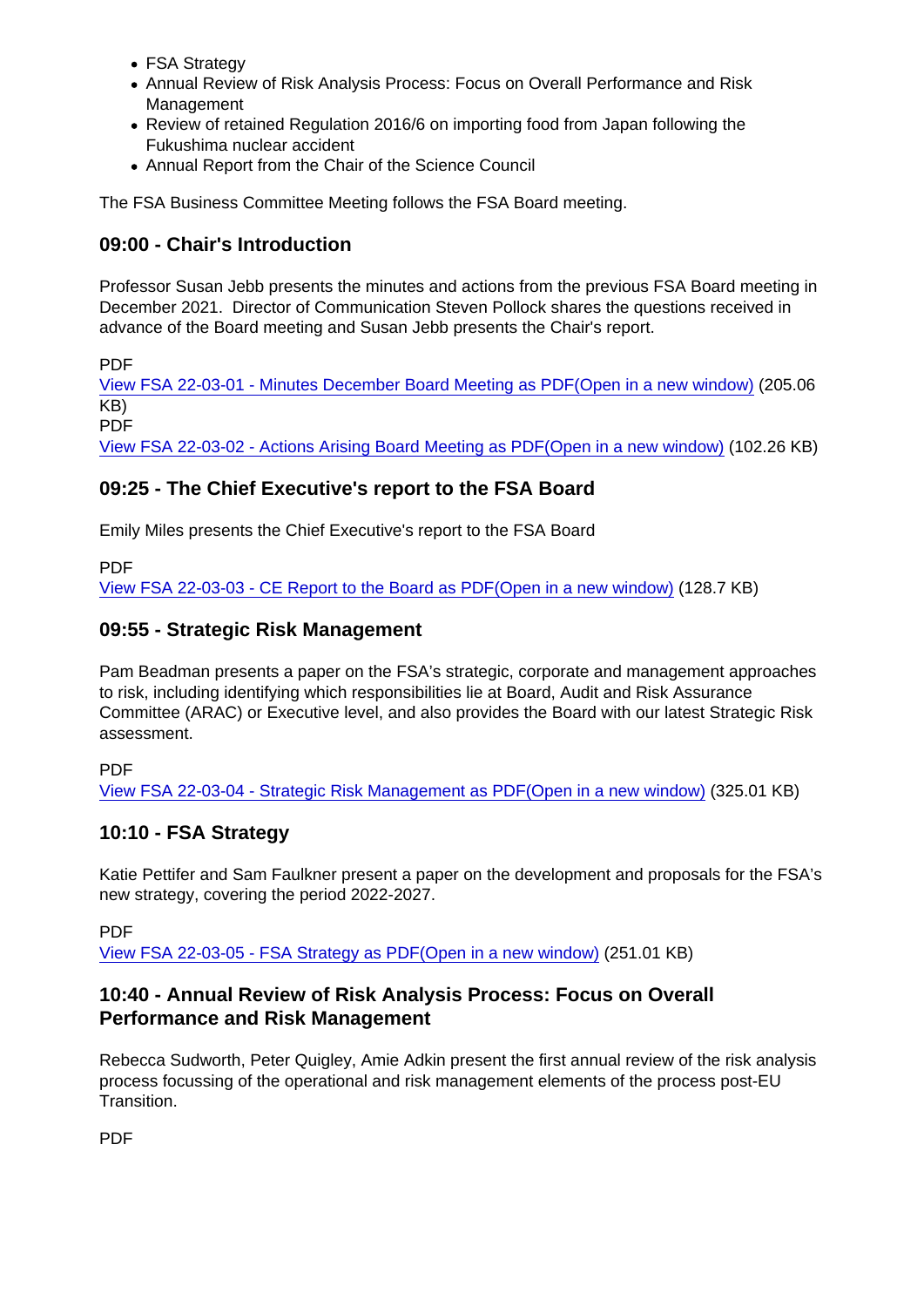[View FSA 22-03-06 - Annual Review of the Risk Analysis Process as PDF\(Open in a new](https://www.food.gov.uk/sites/default/files/media/document/FSA 22-03-06 - Annual Review of the Risk Analysis Process.pdf) [window\)](https://www.food.gov.uk/sites/default/files/media/document/FSA 22-03-06 - Annual Review of the Risk Analysis Process.pdf) (222.36 KB)

11:10 - Break

11:25 - Review of Retained Regulation 2016/6 on Importing Food from Japan Following the Fukushima Nuclear Accident

Rebecca Sudworth and Chris Thomas present a paper on Commission Implementing Regulation (EU) 2016/6, which was retained in Great Britain (GB) law following the United Kingdom's (UK) exit from the European Union (EU) and applies enhanced controls on certain food imported from Japan as a result of the Fukushima nuclear accident in March 2011.

PDF

[View FSA 22-03-07 - Fukushima import controls as PDF\(Open in a new window\)](https://www.food.gov.uk/sites/default/files/media/document/FSA 22-03-07 - Fukushima import controls.pdf) (297.63 KB)

#### 11:45 - Annual Report from the Chair of the Science Council

Science Council Chair Sandy Thomas presents an overview of the work of the Science Council over the past year and reflect on its successes and challenges as well a forward look into the future activities.

PDF

[View FSA 22-03-08 - Science Council Chair's Annual Report to the FSA Board as PDF\(Open in a](https://www.food.gov.uk/sites/default/files/media/document/FSA 22-03-08 - Science Council Chair) [new window\)](https://www.food.gov.uk/sites/default/files/media/document/FSA 22-03-08 - Science Council Chair) (160.27 KB)

12:05 - Report from Meeting of Audit and Risk Assurance Committee (ARAC)

Colm McKenna shares a summary of the ARAC meeting on 1 March 2022.

PDF

[View INFO 22-03-01 - ARAC summary as PDF\(Open in a new window\)](https://www.food.gov.uk/sites/default/files/media/document/INFO 22-03-01 - ARAC summary.pdf) (131.07 KB)

12:10 - Reports from the Chairs of the Food Advisory Committees

Oral reports from the Chairs of the Food Advisory Committees by Colm McKenna and Peter Price.

12:20 - Any Other Business

End of Board Meeting

Important [The FSA's Business Committee Meeting - March 2022 starts at 13:15](https://www.food.gov.uk/about-us/fsa-business-committee-meeting-march-2022-agenda-and-papers)

### FSA Business Committee Meeting - March 2022: Agenda and Papers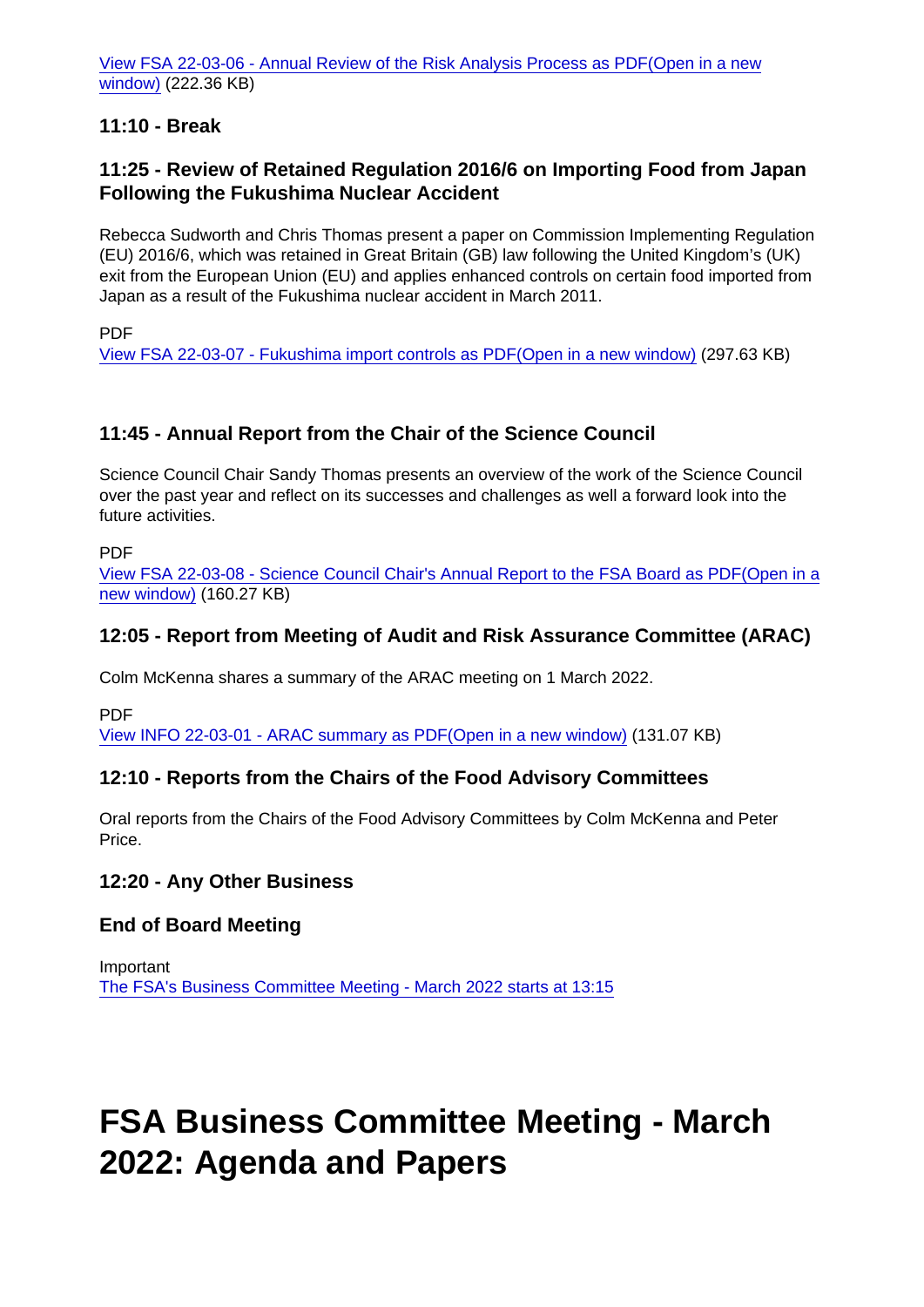Agenda and papers for the FSA Business Committee meeting on 9 March 2022 at Assembly Room, 2nd Floor, The Exchange, 3 Centenary Sq, Birmingham B1 2DR

The Business Committee meeting follows [the FSA Board Meeting](https://www.food.gov.uk/about-us/fsa-board-meeting-march-2022-agenda-and-papers).

The agenda for this meeting includes:

- Performance and Resources Q3 2021-22
- FSA Priorities and Budget for 2022/23
- Operational Transformation Programme Update
- Regulated Products Service: regular update to Business Committee

#### 13:15 - Chair's Introduction

Professor Susan Jebb presents the minutes and actions from the previous FSA Business Committee meeting in December 2021.

PDF

[View FSA 22-03-09 - Minutes December Business Committee Meeting as PDF\(Open in a new](https://www.food.gov.uk/sites/default/files/media/document/FSA 22-03-09 - Minutes December Business Committee Meeting.pdf) [window\)](https://www.food.gov.uk/sites/default/files/media/document/FSA 22-03-09 - Minutes December Business Committee Meeting.pdf) (159.76 KB)

PDF

[View FSA 22-03-10 - Actions Arising Business Committee as PDF\(Open in a new window\)](https://www.food.gov.uk/sites/default/files/media/document/FSA 22-03-10 - Actions Arising Business Committe.pdf) (114.3 KB)

#### 13:20 - Chief Executive's Report to the Business Committee

Emily Miles presents the Chief Executive's report to the FSA Business Committee.

PDF

[View FSA 22-03-11 - CE Report to Business Committee as PDF\(Open in a new window\)](https://www.food.gov.uk/sites/default/files/media/document/FSA 22-03-11 - CE Report to Business Committee_March 2022.pdf) (157.79 KB)

#### 13:40 - Performance and Resources Q3 2021-22

Pam Beadman presents the Quarter 3 2021-22 performance and resources update including, hygiene and standards; animal welfare non-compliances; and delivering the FSA's corporate priorities.

PDF

[View FSA 22-03-12 - Q3 21-22 Performance and Resources report as PDF\(Open in a new](https://www.food.gov.uk/sites/default/files/media/document/FSA 22-03-12 - Q3 21-22 Performance and Resources report.pdf) [window\)](https://www.food.gov.uk/sites/default/files/media/document/FSA 22-03-12 - Q3 21-22 Performance and Resources report.pdf) (871.71 KB)

14:00 - FSA Priorities and Budget for 2022/23

Pam Beadman presents a paper summarising the FSA's Corporate business plan and budget for the financial year 2022/23.

PDF

[View FSA 22-03-13 - FSA Priorities and Budget 22-23 as PDF\(Open in a new window\)](https://www.food.gov.uk/sites/default/files/media/document/FSA 22-03-13 - FSA Priorities and Budget 22-23.pdf) (401.6 KB)